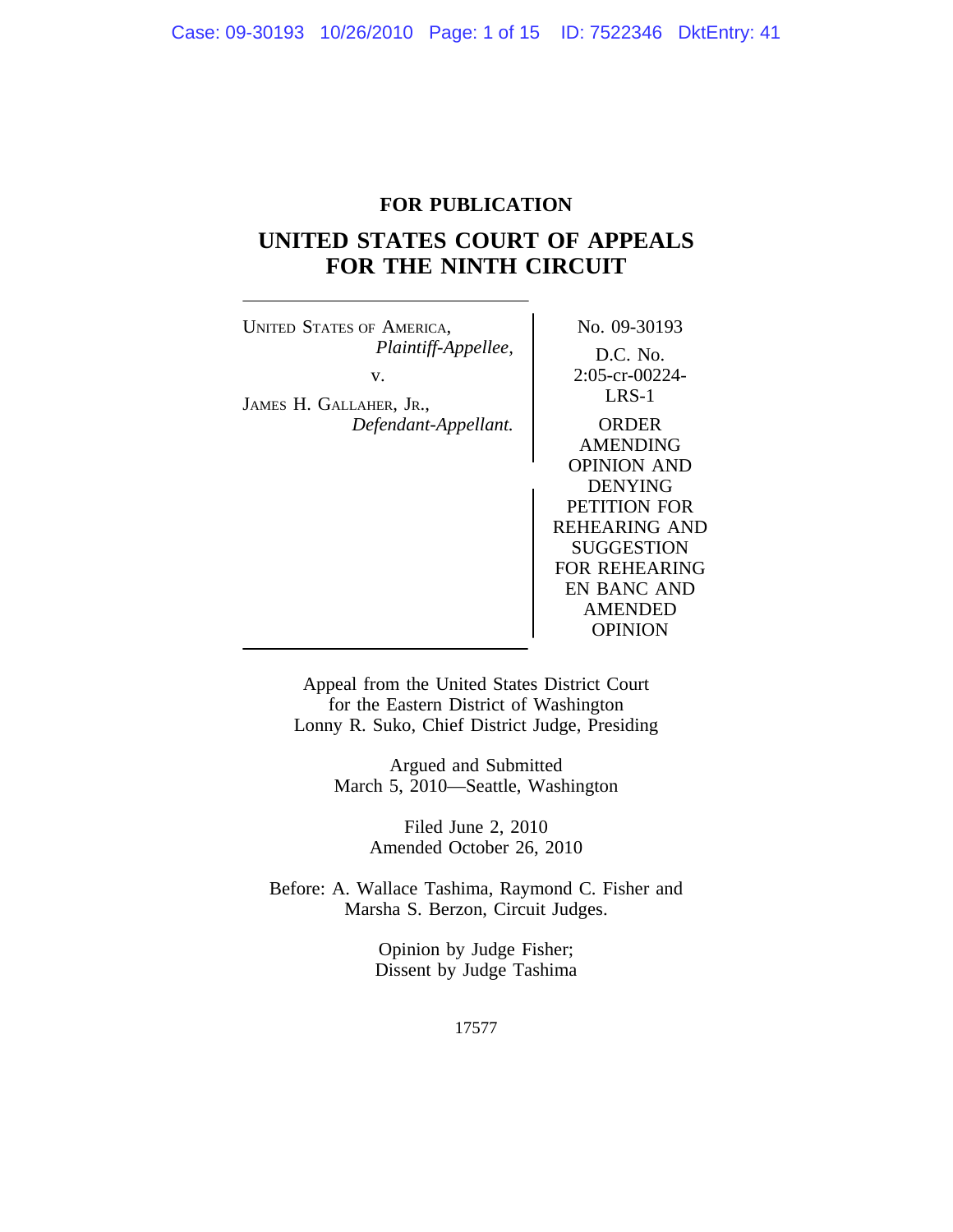# **COUNSEL**

James A. McDevitt, United States Attorney, and Joseph H. Harrington (argued), Assistant United States Attorney, Spokane, Washington, for the plaintiff-appellee.

Stephen R. Hormel, Hormel Law Office, L.L.C., Spokane Valley, Washington, for the defendant-appellant.

#### **ORDER**

The opinion filed June 2, 2010, slip op. 7809, and appearing at 608 F.3d 1109 (9th Cir. 2008), is amended as follows:

At slip op. 7820, line 4, the first full paragraph; 608 F.3d at 1114-15, the carryover paragraph, DELETE the following paragraph:

A requirement that tribes opt in to the death penalty — and the unavailability of the death penalty in this particular case — does not reflect a legislative assessment that murder in Indian country is a less serious offense than other murders in federal enclaves. *See supra*, Section II. Regardless of the nexus to federal jurisdiction, "[i]n a very literal sense, the offense defined  $\left[ \text{in } \S 1111(b) \right]$  is still a 'capital crime'; the statute still authorizes the imposition of the death penalty and Congress has not repealed it." *Manning*, 56 F.3d at 1196 (internal quotation marks and citation omitted) (alterations in original). The plain text of § 1111(b) mandates that we continue to categorize first degree murder as a crime punishable by death.

and REPLACE it with the following paragraph: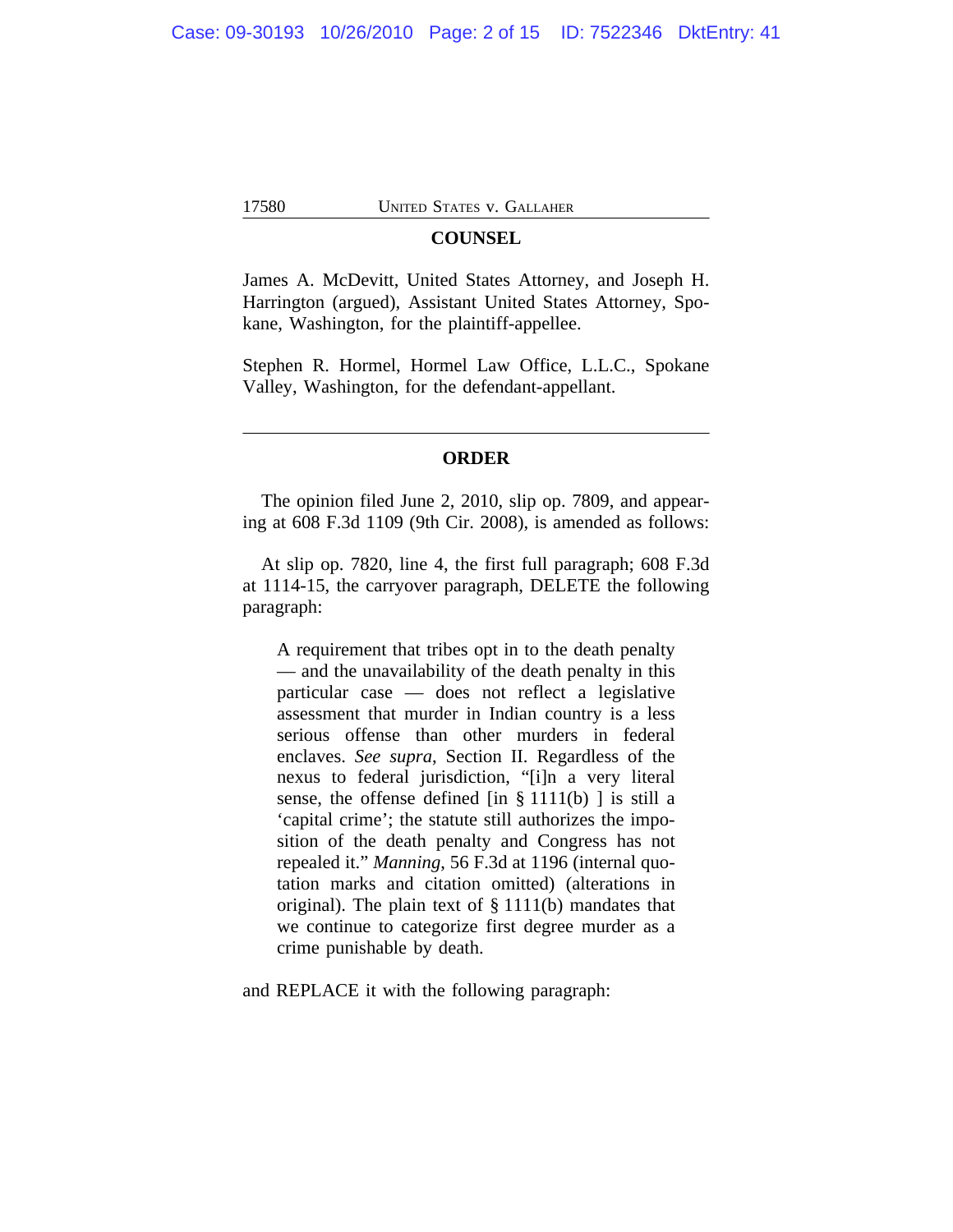A requirement that tribes opt in to the death penalty — and the unavailability of the death penalty in this particular case — does not reflect a legislative assessment that murder in Indian country is a less serious offense than other murders in federal enclaves. *See supra*, Section II. Rather, "punishable by death" is a calibration of the seriousness of the crime as viewed by Congress, not of the punishment that could actually be imposed on the defendant in an individual case. Regardless of the nexus to federal jurisdiction, "[i]n a very literal sense, the offense defined  $\begin{bmatrix} \text{in } \S 1111(b) \end{bmatrix}$  is still a 'capital crime'; the statute still authorizes the imposition of the death penalty and Congress has not repealed it." *Manning*, 56 F.3d at 1196 (internal quotation marks and citation omitted) (alterations in original). The plain text of § 1111(b) mandates that we continue to categorize first degree murder as a crime punishable by death.

With this amendment, Judges Fisher and Berzon have voted to deny Gallaher's petition for panel rehearing and petition for rehearing en banc. Judge Tashima has voted to grant the petition for panel rehearing and recommended rehearing en banc.

The full court has been advised of the petition for rehearing en banc and no judge has requested a vote on whether to rehear the matter en banc. Fed. R. App. P. 35.

The petition for panel rehearing and the petition for rehearing en banc, filed June 24, 2010, are **DENIED.**

No further petitions for rehearing will be permitted.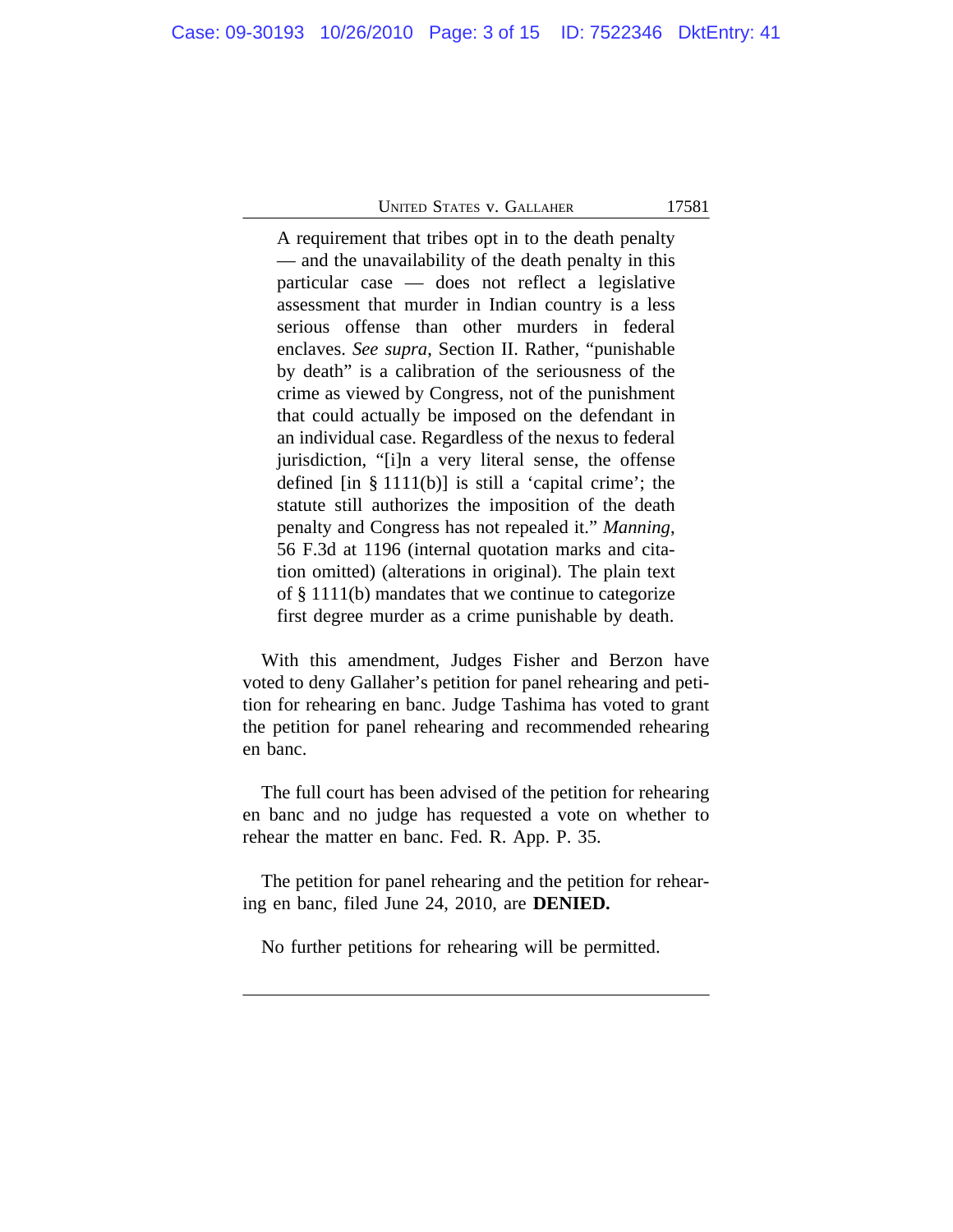#### **OPINION**

FISHER, Circuit Judge:

The Federal Death Penalty Act of 1994 conditionally eliminated the death penalty for Native American defendants prosecuted under the Major Crimes Act or the General Crimes Act, subject to the penalty being reinstated by a tribe's governing body. *See* 18 U.S.C. § 3598. In 2005, a federal grand jury indicted defendant-appellant James H. Gallaher, Jr., for first degree murder, more than 14 years after he killed Edwin Pooler on the Colville Indian Reservation in eastern Washington. Because the Confederated Tribes of the Colville Reservation have not reinstated the death penalty, Gallaher argues that he is not subject to the death penalty and thus the five year federal statute of limitations for noncapital crimes applies to his offense. *See id.* §§ 3281-82. We disagree and hold that first degree murder remains a capital offense, regardless of whether capital punishment can be imposed in a particular case.

## I.

In April 1991, Gallaher lived on the Colville Indian Reservation with Jennifer Clark, their baby daughter, W.L., and Edwin Pooler. One day in mid-April, Pooler arrived home in a drunken stupor and urinated on the floor of their shared home. Urine splattered on W.L., and Clark later reported the incident to Gallaher. Gallaher tracked down Pooler at a bar, and the two men quarreled. Pooler returned home, and Gallaher told Pooler's friend L.J. that he was going home "to take care of the problem." When Gallaher got home, he told Clark to leave. After a brief absence, she returned and saw that Gallaher had Pooler in a "neck hold" and that Pooler had blood around his mouth. Gallaher ordered her out of the house again.

A short time later, Gallaher went to the neighboring home where Clark had been waiting and demanded to borrow her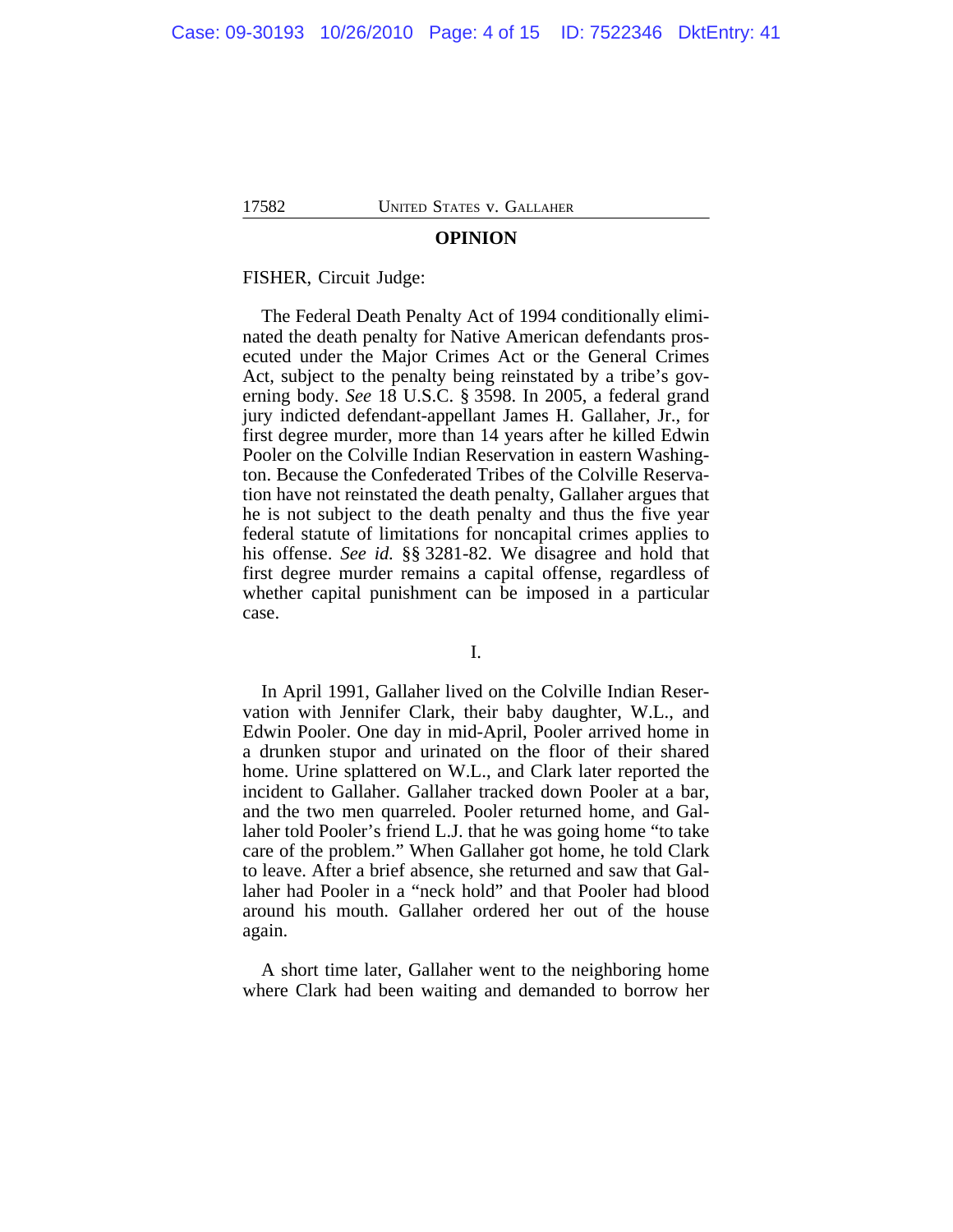car. L.J. was there as well; Gallaher told him that he had killed Pooler by breaking his neck. Gallaher told L.J. that he had to help him dispose of the body or "he'd be next." The two men left the body in a nearby woods, and Gallaher and Clark moved to another town that night. Gallaher moved the body by himself a few additional times.

Fourteen years later, in December 2005, a federal grand jury indicted Gallaher for Pooler's murder in violation of §§ 1111(a), 1151 and 1153 of Title 18 of the United States Code. Gallaher soon moved for dismissal based on expiration of the statute of limitations. He argued that the five-year federal statute of limitations for noncapital crimes applied to his first degree murder indictment because he was not eligible for the death penalty under the Federal Death Penalty Act. The Act eliminates capital punishment for certain "person[s] subject to the criminal jurisdiction of an Indian tribal government . . . unless the governing body of the tribe has elected" otherwise. 18 U.S.C. § 3598. The district court denied the motion, concluding that first degree murder broadly remains "punishable by death." Gallaher unsuccessfully petitioned for mandamus and thereafter for certiorari. *See Gallaher v. U.S. Dist. Court*, No. 06-73909 (9th Cir. Dec. 6, 2006), *cert. denied*, 549 U.S. 1298 (2007). Eventually he conditionally pled to involuntary manslaughter and timely appealed. We have jurisdiction under 28 U.S.C. § 1291 and review de novo the denial of Gallaher's motion to dismiss. *See United States v. Fuller*, 531 F.3d 1020, 1024 (9th Cir. 2008).

II.

The history of federal criminal jurisdiction over Native American crimes in Indian country is a story of expanding authority over America's "domestic dependent nations," *Cherokee Nation v. Georgia*, 30 U.S. (5 Pet.) 1, 10 (1831). *See* Robert N. Clinton, *Development of Criminal Jurisdiction over Indian Lands: The Historical Perspective*, 17 Ariz. L. Rev. 951, 962 (1975); *see also* William C. Canby, Jr., *Ameri-*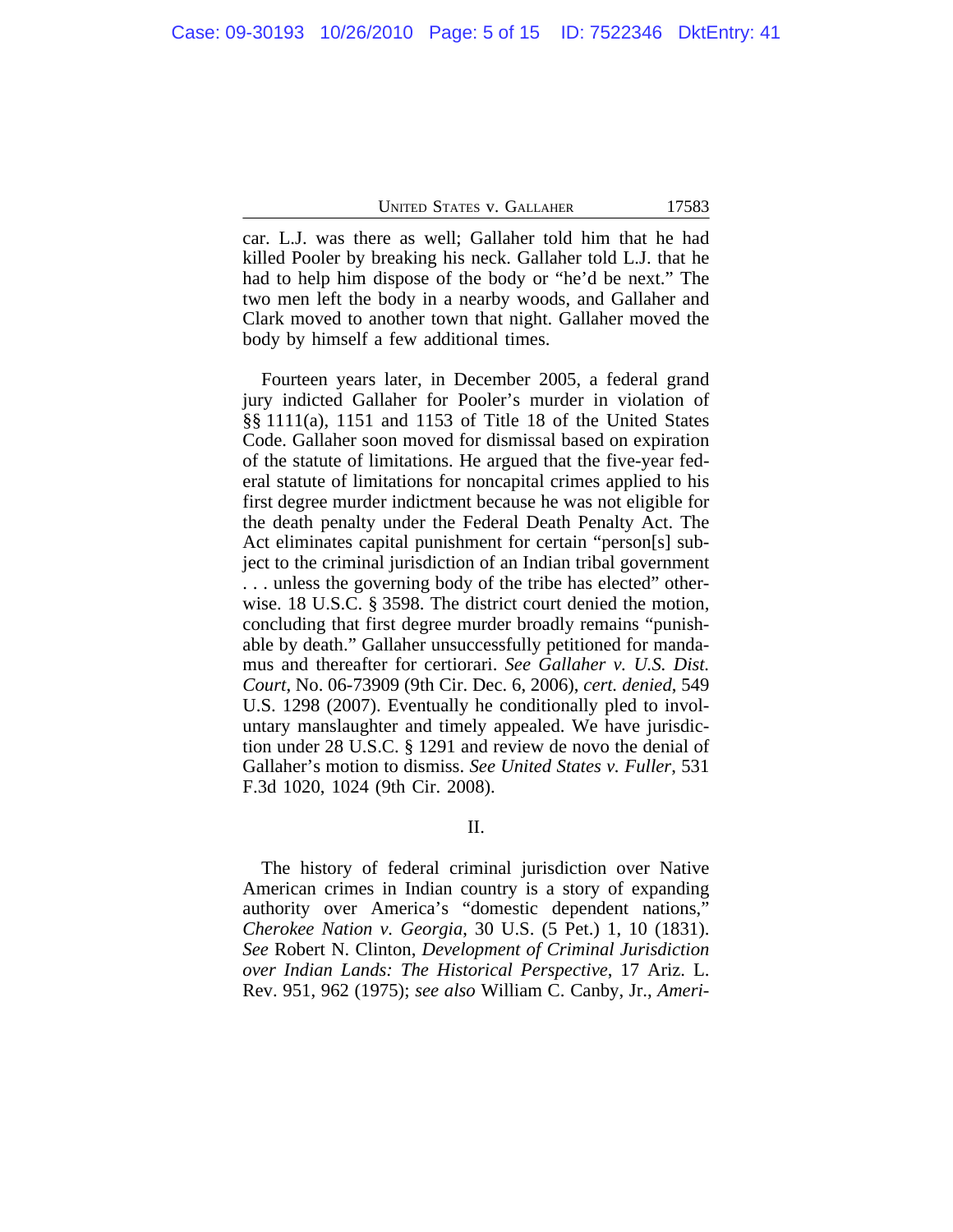*can Indian Law in a Nutshell* 148-52 (5th ed. 2009). In *Ex Parte Crow Dog*, the Supreme Court held that federal criminal statutes did not provide jurisdiction over crimes committed "in the Indian country by one Indian against the person or property of another Indian." 109 U.S. 556, 570-71 (1883). The Court noted that exercise of federal jurisdiction would "impose upon them the restraints of an external and unknown code" and would try Native Americans "not by their peers, nor by the customs of their people, nor the law of their land . . . ." *Id.* at 571; *see also Johnson & Graham's Lessee v. M'Intosh*, 21 U.S. (8 Wheat.) 543, 589 (1823) (noting the distinct "character and habits of the people whose rights have been wrested from them"). Despite these concerns, Congress soon thereafter passed the Major Crimes Act, which placed seven crimes committed by Indians in Indian country under federal jurisdiction. *See* Act of Mar. 3, 1885, § 9, 23 Stat. 362, 385 (codified as amended at 18 U.S.C. § 1153); *see also United States v. Kagama*, 118 U.S. 375 (1886) (upholding the Major Crimes Act against constitutional attack). "Congress has added other crimes over time," and in 2006 the number of enumerated offenses reached 15, ranging from murder to " 'felony child abuse or neglect.' " *United States v. Other Medicine*, 596 F.3d 677, 680 (9th Cir. 2010) (quoting 18 U.S.C. § 1153(a)); *see also Keeble v. United States*, 412 U.S. 205 (1973) (permitting conviction under the Major Crimes Act for lesser included offenses of the enumerated offenses). Federal prosecution of these crimes demonstrates a marked distinction between sovereignty retained by Native American tribes and police power retained by the states. Outside of Indian country, federal enclaves and federal maritime jurisdiction, none of these crimes is subject to federal prosecution, absent an additional nexus to interstate commerce or other federal authority.

In contrast to the expansive reach of criminal jurisdiction, federal law in other contexts has increasingly recognized the sovereignty of native tribes. Most broadly, the Supreme Court has established canons favoring native tribes in both statutory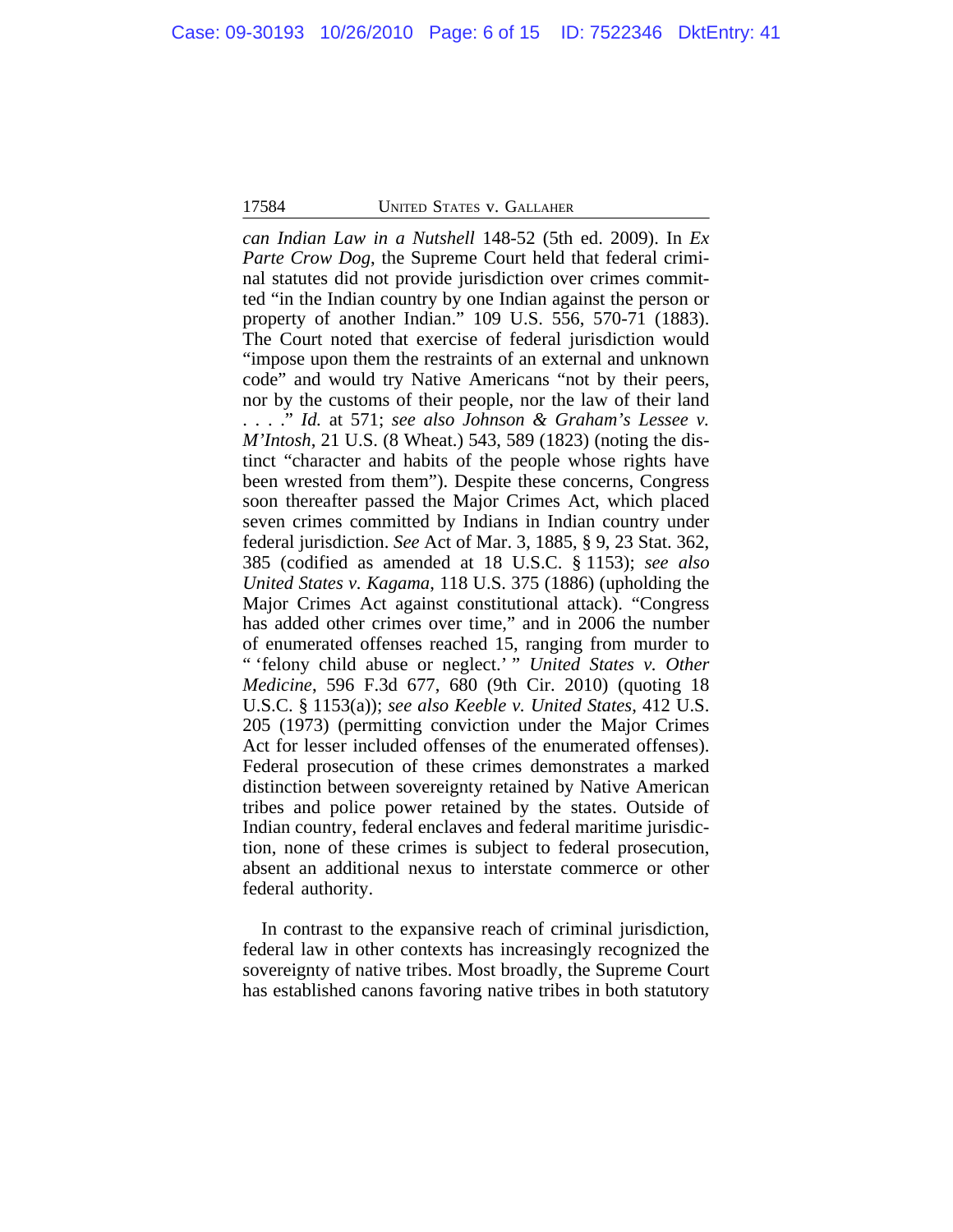and treaty interpretation. *See County of Oneida v. Oneida Indian Nation*, 470 U.S. 226, 247 (1985). The Court now requires that "[a]mbiguities in federal law [be] construed generously in order to comport with these traditional notions of sovereignty and with the federal policy of encouraging tribal independence." *White Mountain Apache Tribe v. Bracker*, 448 U.S. 136, 143-44 (1980). Similarly, the tribes are increasingly encouraged to play an active role in policing reservations, even if major crimes are still prosecuted in the federal courts. *See* Indian Self-Determination and Education Assistance Act of 1975, 25 U.S.C. § 450f; Stewart Wakeling et al., Nat'l Inst. of Justice, *Policing on American Indian Reservations* 5-11 (2001). To resolve the tension between expansive federal criminal jurisdiction and respect for Native American sovereignty, "ambiguous provisions in the [Major Crimes Act] must be interpreted in favor of the tribes." *United States v. Errol D., Jr.*, 292 F.3d 1159, 1164 (9th Cir. 2002).

**[1]** In 1994 Congress enacted the Federal Death Penalty Act, a provision of which delegated to tribal governments the decision whether the death penalty could be imposed by a federal court for certain offenses committed by Indians in Indian country. The relevant provision states in full:

Notwithstanding [the Major Crimes Act or the General Crimes Act], no person subject to the criminal jurisdiction of an Indian tribal government shall be subject to a capital sentence under this chapter for any offense the Federal jurisdiction for which is predicated solely on Indian country (as defined in section 1151 of this title) and which has occurred within the boundaries of Indian country, unless the governing body of the tribe has elected that this chapter have effect over land and persons subject to its criminal jurisdiction.

18 U.S.C. § 3598; *see also* 137 Cong. Rec. S8488-03, S8491 (1991) (statement of Sen. Domenici) ("[T]his amendment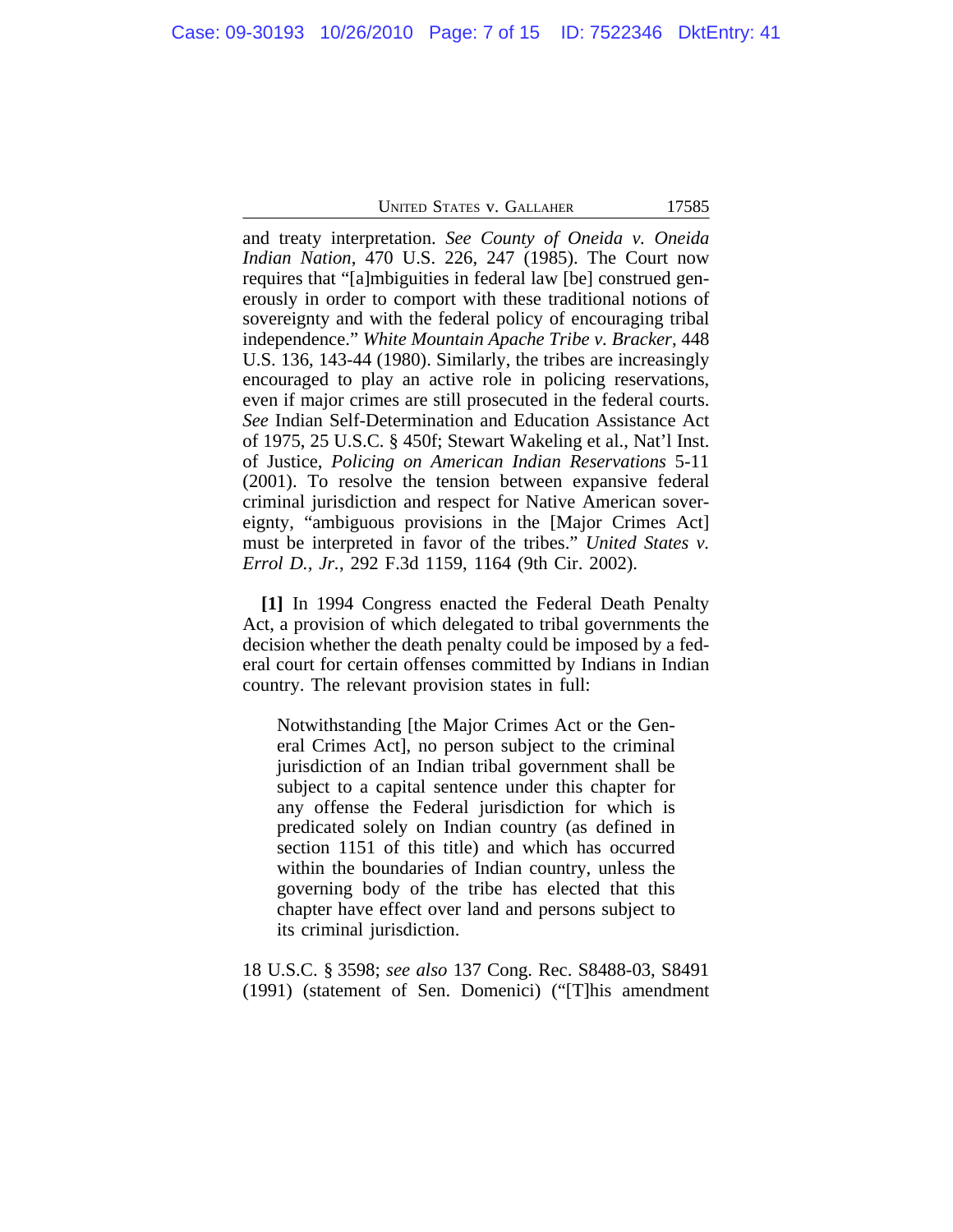gives the Indian legislative bodies, their tribal councils, the authority to elect whether or not murder committed on their land by an Indian is subject to the death penalty or not . . . ."). According to one of the bill's sponsors, Congress aimed to "address Indian nations based upon their status as governments." 137 Cong. Rec. at S8490 (statement of Sen. Inouye).

The Federal Death Penalty Act places Native American tribes on an equal footing with states: they may decide whether or not ordinary first degree murder committed within their jurisdiction is punishable by death, even if first degree murders in Indian country are prosecuted in federal court. *See id.* at S8491 (statement of Sen. Domenici). *Compare also* Wash. Rev. Stat. 10.95.030(2) (providing for imposition of the death penalty in some cases of aggravated first degree murder), *with* Mich. Const. art. 4, § 46 ("No law shall be enacted providing for the penalty of death.").**<sup>1</sup>** The Act is part of a larger effort to provide the tribes a choice concerning harsher punishment options and to eliminate disparities between punishment for crimes committed in Indian country and prosecuted in federal court and crimes committed outside of federal enclaves and prosecuted in state court. *See* 18 U.S.C. § 3559(c)(6) (providing opt-in regime for federal three-strikes provision); *id.* § 5032 (providing opt-in regime for adult prosecution of juveniles for certain offenses). *See generally* U.S. Sentencing Comm'n, *Report of the Native American Advisory Group* 21-22, 32-33 (2003) (describing sentencing disparities and efforts to remedy them).

## III.

## **[2]** The Confederated Tribes of the Colville Reservation

**<sup>1</sup>**What we call ordinary first degree murder stands in contrast with killings that are federal offenses regardless of where they are committed. *See, e.g.*, 18 U.S.C. § 1114(1) (murder of an officer or employee of the federal government).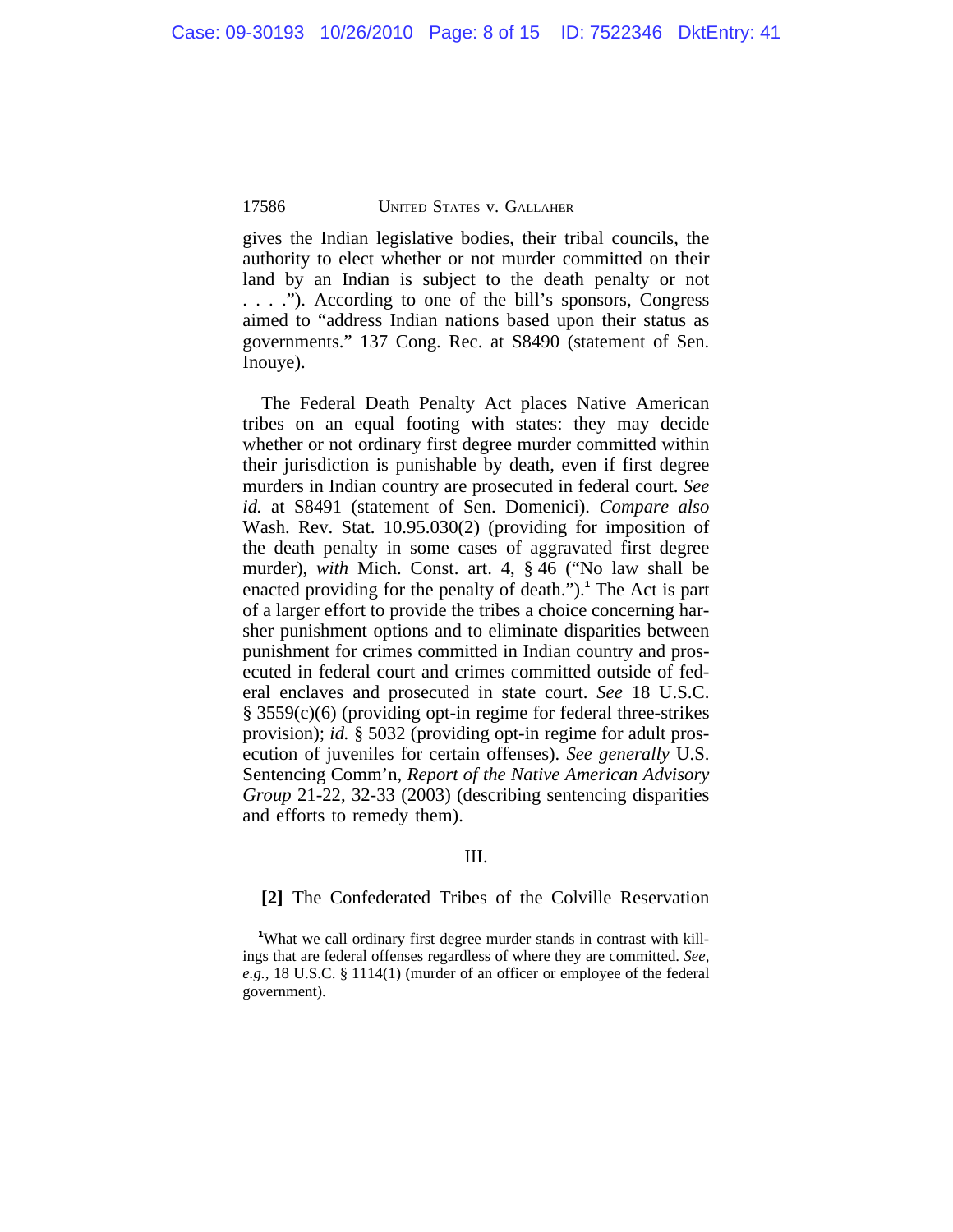have not elected to permit capital punishment for relevant Major Crimes Act enumerated crimes. It is therefore undisputed that first degree murder committed by a member of the Confederated Tribes on the Colville Reservation is not, as a practical matter, punishable by death. Thus, the question before us is whether that crime nonetheless remains subject to the federal statute of limitations for capital crimes.

**[3]** Two statutory provisions set the limitations periods for federal crimes. "An indictment for any offense *punishable by death* may be found at any time without limitation." 18 U.S.C. § 3281 (emphasis added). Under 18 U.S.C. § 3282, "except as otherwise expressly provided by law, no person shall be prosecuted, tried, or punished for any offense, not capital, unless the indictment is found or the information is instituted within five years next after such offense shall have been committed." First degree murder within the territorial jurisdiction of the United States is ordinarily a capital crime. *See* 18 U.S.C. § 1111(b). Under the Major Crimes Act, Native Americans who commit murder within "Indian country" are ordinarily subject to "the same law and penalties as all other persons committing [murder] within the exclusive jurisdiction of the United States." *Id.* § 1153(a). However, the question is whether the conditional elimination of the death penalty for the crime charged in this case also eliminates its status as a capital offense subject to the unlimited statute of limitations.

The broad elimination of capital punishment without amendment to statutes defining and punishing individual crimes is not without precedent. After *Furman v. Georgia*, 408 U.S. 238 (1972), established a de facto moratorium on executions nationwide, we continued to categorize "offenses that under existing statutory language are 'punishable by death' " as capital crimes. *United States v. Kennedy*, 618 F.2d 557, 557 (9th Cir. 1980). Specifically, *Kennedy* held that designation as a capital crime addresses the seriousness of an offense, rather than merely the punishment available. *See id.* at 559. With regard to the procedural statutes that apply to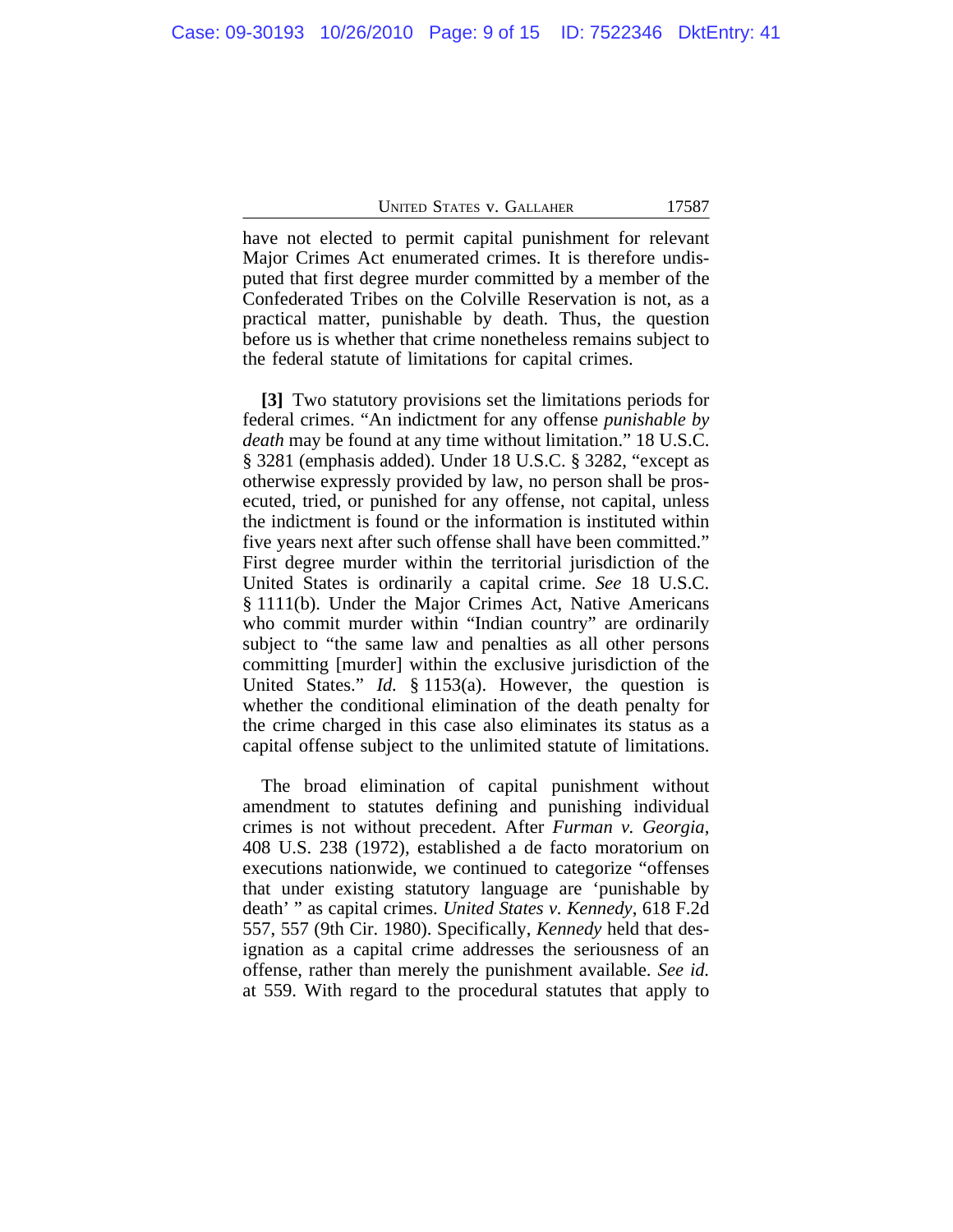capital crimes, we held, "If the statute's purpose derives from the nature of the offense with which the defendant is charged and not from the potential severity of the punishment, it remains in effect." *Id.* at 558; *see also United States v. Watson*, 496 F.2d 1125, 1127 (4th Cir. 1973) (distinguishing between procedures that protect a defendant due to the "nature of the risks or complexities" of a capital trial and those related to "the nature of the offense as it affects society"). *Kennedy* applied this logic to bail and held that the federal bail statute for capital crimes continued to apply because Congress "must have concluded that when there was substantial evidence that the defendant had committed a crime then punishable by death, such as rape or murder, the defendant posed a danger to others sufficiently great to warrant" application of the bail statute for capital crimes, which uniquely addressed the dangerousness of the defendant. 618 F.2d at 558; *accord United States v. Kostadinov*, 721 F.2d 411 (2d Cir. 1983) (same).

On the other hand, after *Furman* we ceased applying some protections afforded to capital defendants. Where the purpose of a safeguard "is to reduce the chance that an innocent defendant would be put to death," elimination of the death penalty also eliminates the procedural right. *United States v. Steel*, 759 F.2d 706, 709-10 (9th Cir. 1985) (disclosure of government witness lists); *see also United States v. Goseyun*, 789 F.2d 1386, 1387 (9th Cir. 1986) (20 peremptory strikes); *United States v. Dufur*, 648 F.2d 512, 515 (9th Cir. 1980) (two defense attorneys). This accorded with precedent that had permitted district courts to withhold certain protections ordinarily applicable to capital cases after the federal government had certified that it would not seek the death penalty. *See United States v. Martinez*, 536 F.2d 886, 890 (9th Cir. 1976) (witness lists); *accord United States v. Maestas*, 523 F.2d 316, 319 (10th Cir. 1975) (same).

**[4]** "Like the [bail] statute in *Kennedy*, and unlike the [defendant-friendly procedural] statutes in *Dufur*, *Goseyun*,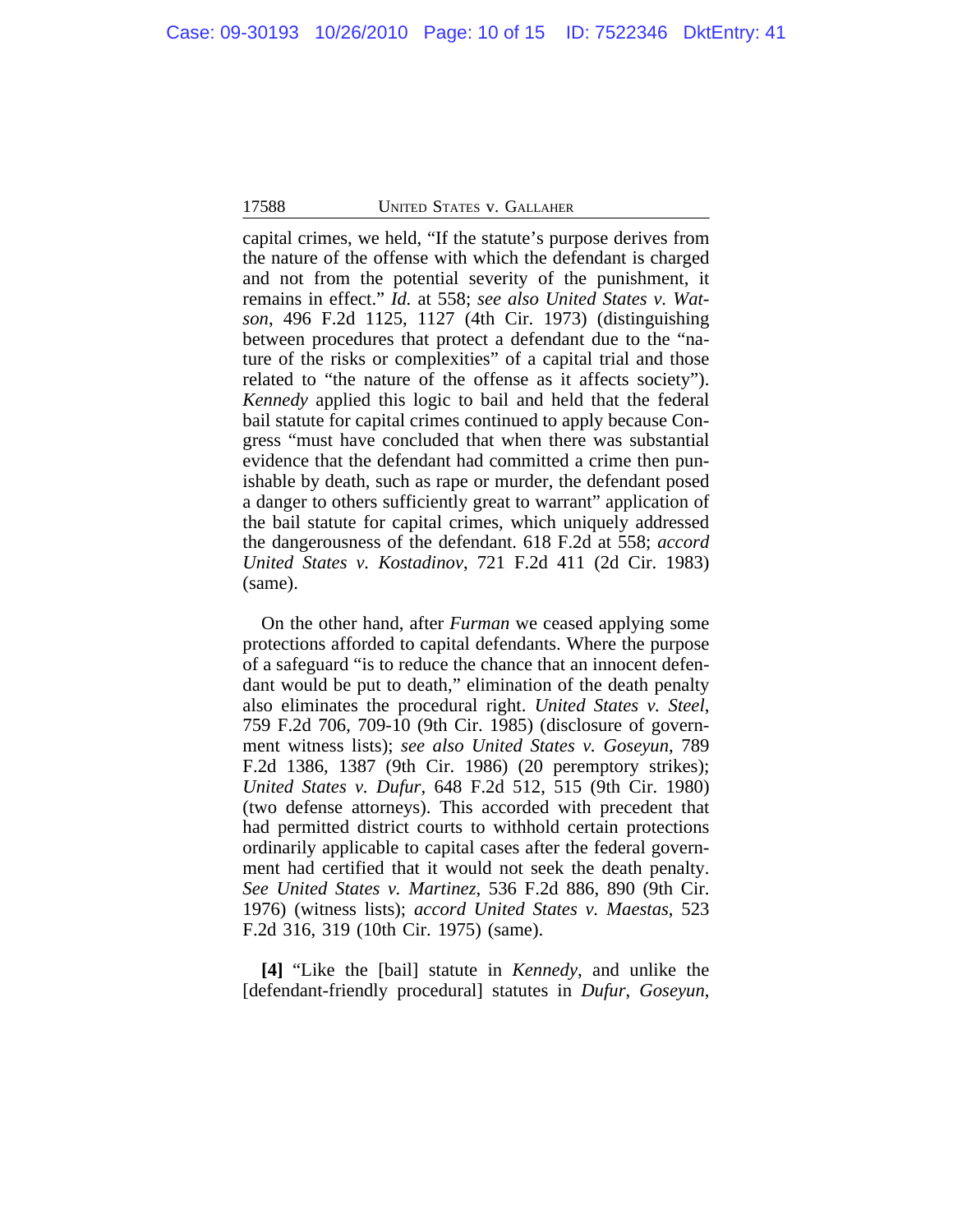and *Steel*, the statute of limitations provisions of sections 3281 and 3282 are inextricably tied to the nature of the offense." *United States v. Manning*, 56 F.3d 1188, 1196 (9th Cir. 1995). In other words, "whether a crime is 'punishable by death' under § 3281 or 'capital' under § 3282 depends on whether the death penalty may be imposed for the crime under the enabling statute, not 'on whether the death penalty is in fact available for defendants in a particular case.'" *United States v. Ealy*, 363 F.3d 292, 296-97 (4th Cir. 2004); *see also United States v. Helmich*, 521 F. Supp. 1246 (M.D. Fla. 1981) (finding that legislative intent to provide unlimited time to charge the most serious crimes is unrelated to actual availability of the death penalty). Because premeditated murder is generally punishable by death under federal law, the district court correctly applied an unlimited statute of limitations.

A requirement that tribes opt in to the death penalty — and the unavailability of the death penalty in this particular case — does not reflect a legislative assessment that murder in Indian country is a less serious offense than other murders in federal enclaves. *See supra*, Section II. Rather, "punishable by death" is a calibration of the seriousness of the crime as viewed by Congress, not of the punishment that could actually be imposed on the defendant in an individual case. Regardless of the nexus to federal jurisdiction, "[i]n a very literal sense, the offense defined [in  $\S 1111(b)$ ] is still a 'capital crime'; the statute still authorizes the imposition of the death penalty and Congress has not repealed it." *Manning*, 56 F.3d at 1196 (internal quotation marks and citation omitted) (alterations in original). The plain text of § 1111(b) mandates that we continue to categorize first degree murder as a crime punishable by death.

We also find unpersuasive Gallaher's attempt to carve out "murder in Indian country" as a distinct offense that is not punishable by death. The Major Crimes Act does not create specific crimes; it merely allows for the prosecution of sub-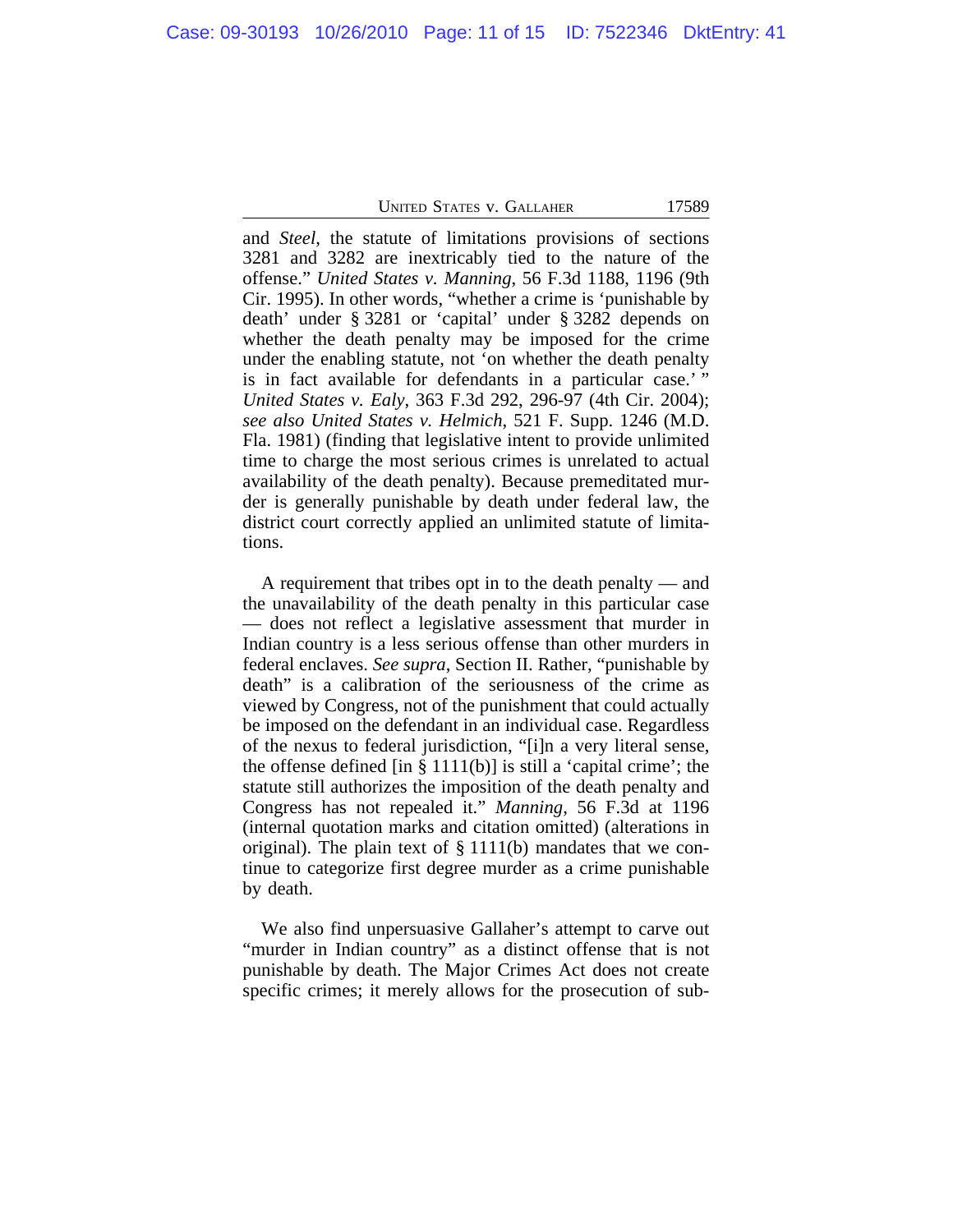stantive offenses defined elsewhere. *See Other Medicine*, 596 F.3d at 680 ("The statute is both jurisdictional and substantive but does not define the elements of the crimes it lists."); 18 U.S.C. § 1153(a) (providing that defendants "shall be subject to the same law and penalties as all other persons committing *any of the above offenses*, within the exclusive jurisdiction of the United States") (emphasis added); *id.* § 1153(b) (providing for use of state law to define "[a]ny offense referred to in subsection (a) of this section that is not defined and punished by Federal law"). Moreover, even if murder in Indian country were a distinct offense, capital punishment remains available if a tribe chooses to allow it.

Finally, Gallaher invokes the rule of lenity, but we do not find the rule applicable to this case. The Supreme Court has supplied two rationales for the rule of lenity:

First, a fair warning should be given to the world in language that the common world will understand, of what the law intends to do if a certain line is passed. To make the warning fair, so far as possible the line should be clear. Second, because of the seriousness of criminal penalties, and because criminal punishment usually represents the moral condemnation of the community, legislatures and not courts should define criminal activity.

*United States v. Bass*, 404 U.S. 336, 348 (1971) (internal citations and quotation marks omitted). There is no concern regarding notice because Gallaher killed Pooler prior to enactment of the Federal Death Penalty Act. Nor are we troubled that we are usurping the role of the popularly elected branches. As we discussed above, broad elimination of the death penalty does not shift the legislative assessment of the seriousness of individual offenses. *See also United States v. Workinger*, 90 F.3d 1409, 1419 (9th Cir. 1996) (Kozinski, J., concurring in part and concurring in judgment) (noting that when a statute of limitations is at issue "there's no concern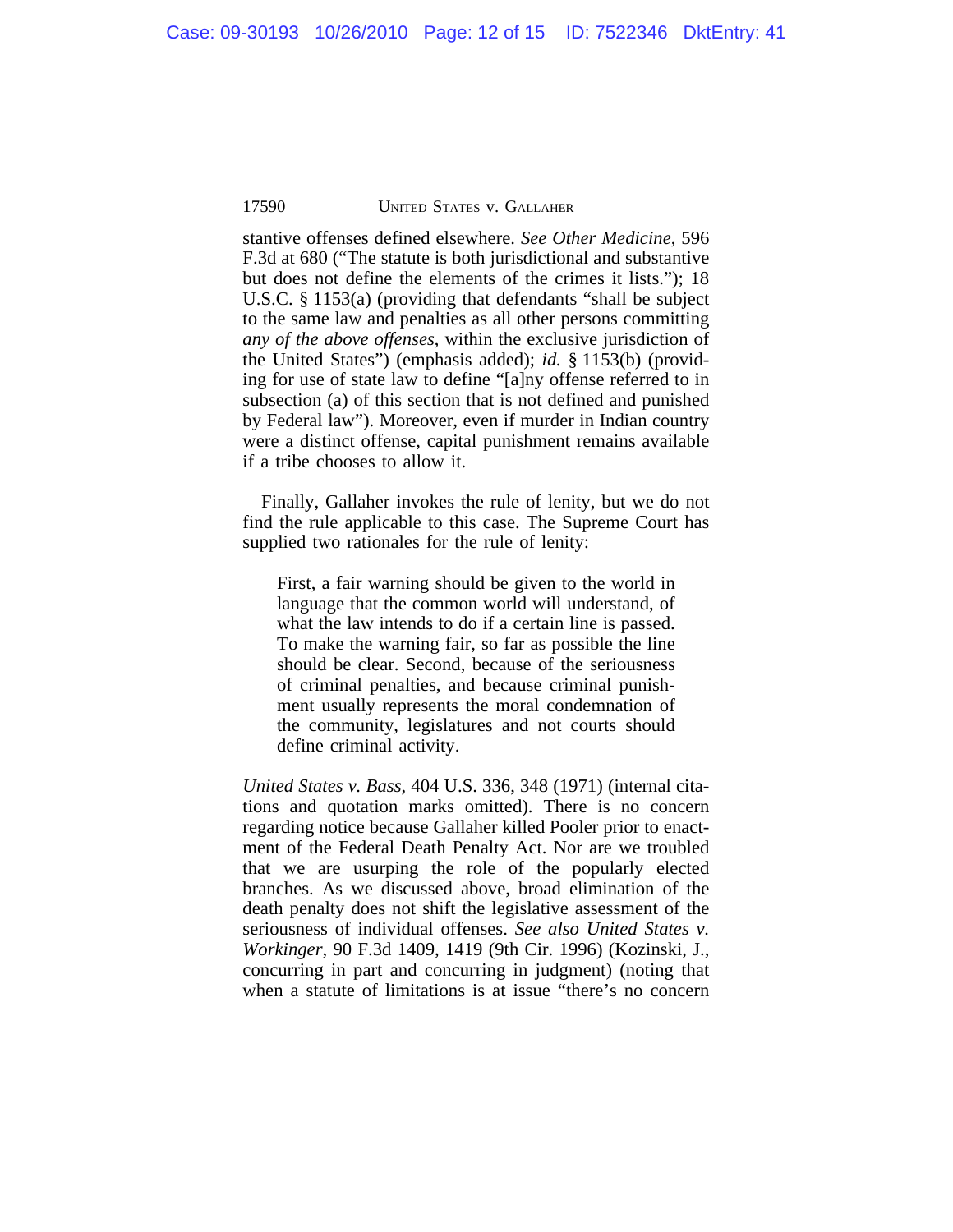. . . that a court will render criminal what the legislature meant to remain legal"); *United States v. Caldwell*, 859 F.2d 805, 807 (9th Cir. 1988) (discussing policy rationales for criminal statutes of limitations).

IV.

**[5]** Although precedent arising from the *Furman* moratorium guides us to apply the unlimited statute of limitations, we must still grapple with the interpretive presumption that any ambiguity should be resolved in favor of Native American sovereignty. As we noted above, the Major Crimes Act like all federal statutes — must be interpreted to minimize infringement on the sovereignty of Native American tribes. However, this canon of construction favors only the tribal government; it does not require statutory interpretation favorable to individual Indian criminal defendants. *See Negonsott v. Samuels*, 507 U.S. 99, 110 (1993).

**[6]** If we were to limit the federal statute of limitations for murder to five years when a tribe has not opted to permit imposition of the death penalty against its members under the Federal Death Penalty Act, we would in fact be limiting sovereignty by burdening the choice created by the Act. "[T]here is typically no statute of limitations for first-degree murder for the obvious reason that it would be intolerable to let a cold-blooded murderer escape justice through the mere passage of time . . . ." *United States v. Quinones*, 196 F. Supp. 2d 416, 418 (S.D.N.Y. 2002), *rev'd on other grounds*, 313 F.3d 49 (2d Cir. 2002); *see also Story v. State*, 721 P.2d 1020, 1026-27 (Wyo. 1986) (stating that no state has adopted a limitations period for murder). If the statute of limitations for murder were to shorten so dramatically as a consequence of a tribe's decision not to reinstate the death penalty, tribal governments would be forced to choose between capital punishment — to which they may have religious or political objections — and justice for the most heinous of crimes. Respect for tribal sovereignty counsels us to permit tribal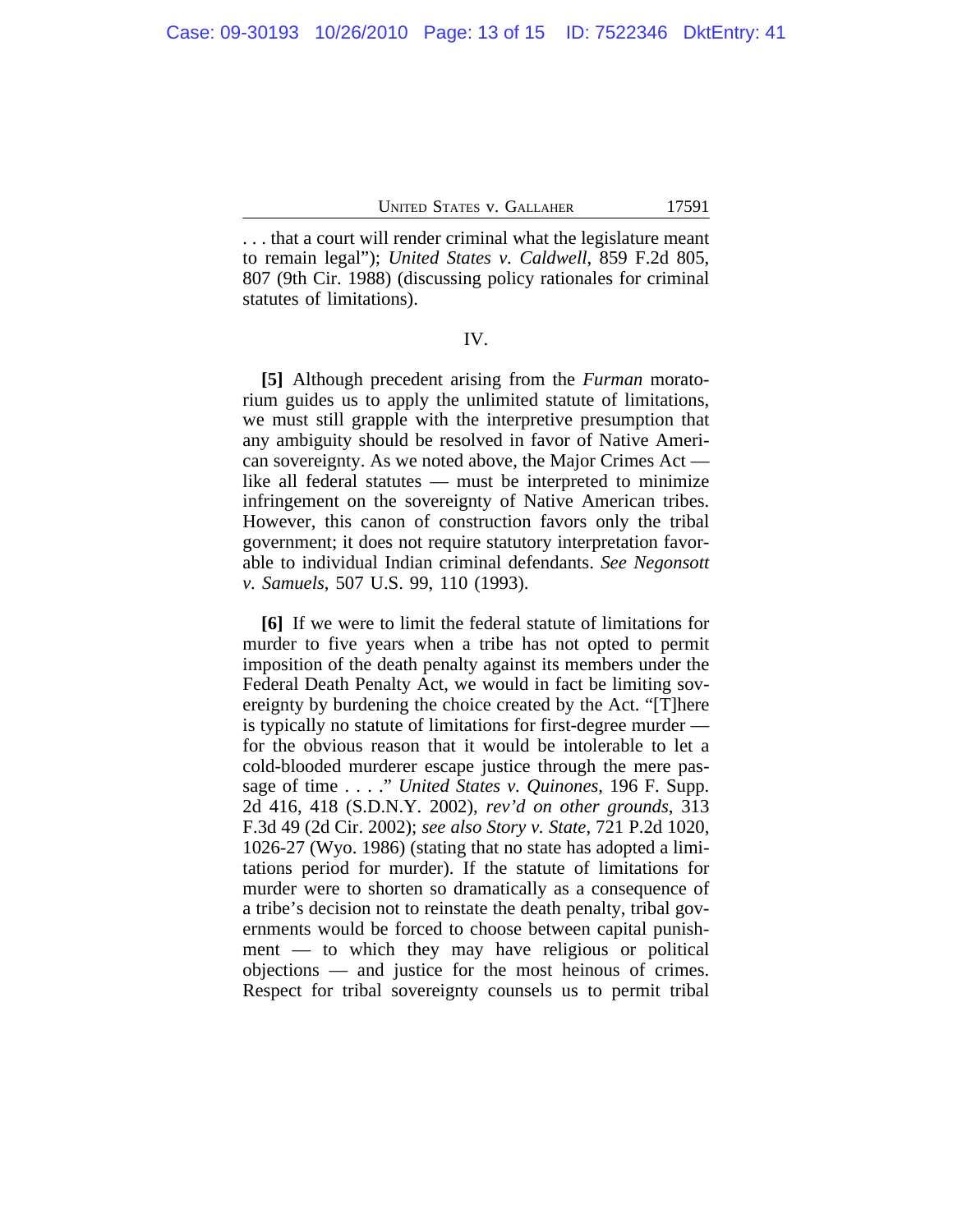governments to choose whether to allow capital punishment independently of the applicable statute of limitations.

Nor would tribal prosecution serve as an adequate alternative after expiration of a five-year federal statute of limitations. Although "the tribes retain jurisdiction over crimes within the Major Crimes Act," *Wetsit v. Stafne*, 44 F.3d 823, 825 (9th Cir. 1995), under the Indian Civil Rights Act "tribal courts may not impose punishment greater than a year's imprisonment or a \$5,000 fine, or both." *United States v. Bruce*, 394 F.3d 1215, 1220-21 (9th Cir. 2005) (citing 25 U.S.C. § 1302(7)). This restriction is a mildly expanded version of "the federal statutory definition of a petty offense," *Cohen's Handbook of Federal Indian Law*, § 14.04[2], at 954 (2005 ed.), and renders tribal prosecution inadequate by definition to address serious crimes, let alone first degree murder.

**[7]** There is an additional policy rationale against use of a five year statute of limitations. Given that states do not establish a limitations period for prosecution of first degree murder, use of a short statute of limitations for murder subject to prosecution under the Major Crimes Act would undermine federal efforts to harmonize criminal justice on reservations with criminal justice in the states. Although a shorter statute of limitations would benefit criminal defendants, unlike other procedural differences between capital and noncapital prosecutions, it would generate unique injustice for Indian victims.

# **CONCLUSION**

The Federal Death Penalty Act eliminates the availability of capital punishment in certain circumstances, but first degree murder remains an offense punishable by death. The district court's July 24, 2008 order denying Gallaher's motion to dismiss the superseding indictment is affirmed.

## **AFFIRMED.**